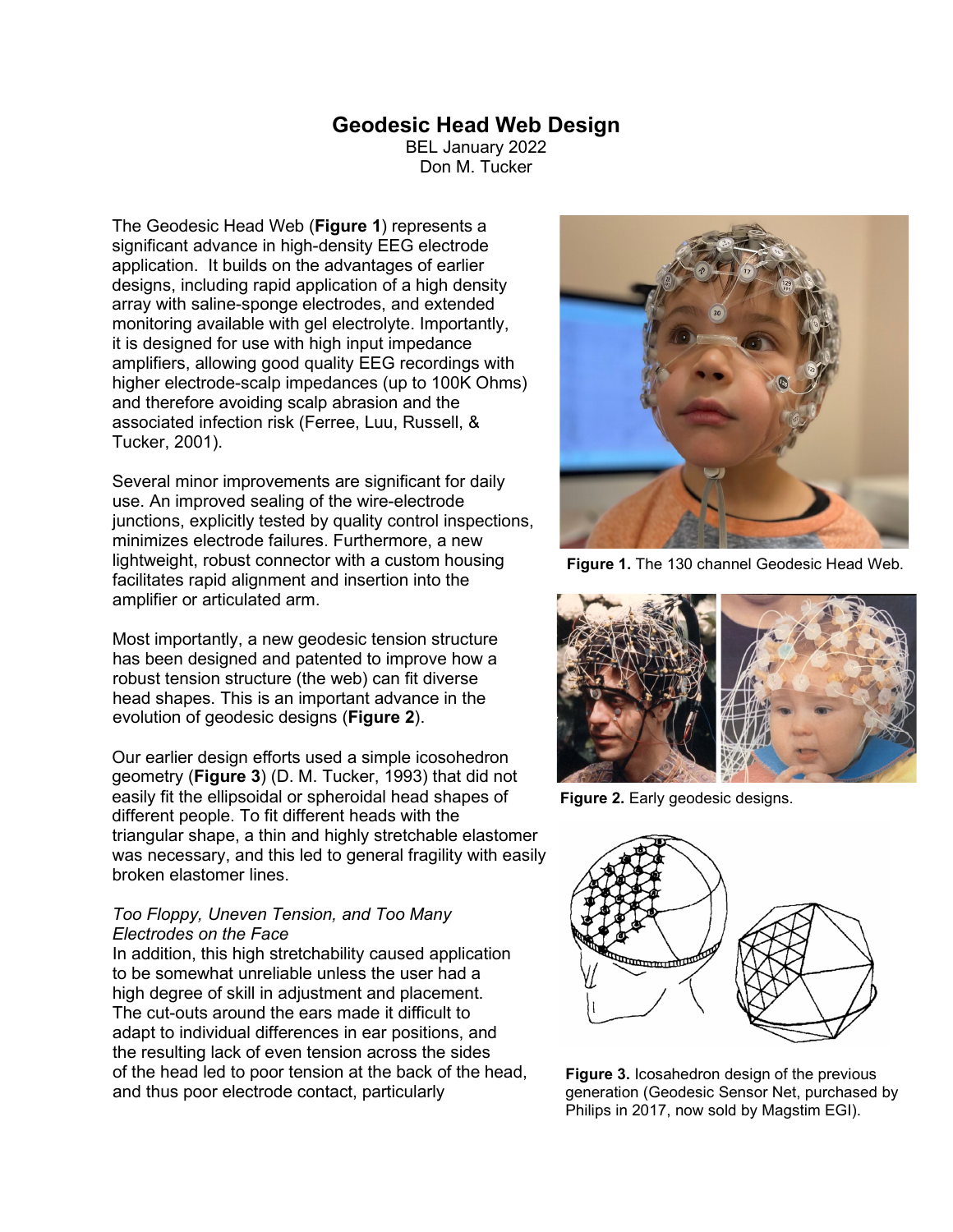for participants with long hair. Finally, the previous design had too many uncomfortable electrodes placed on the face. Although some coverage of the face is important (given the unique brain fields projecting there), too many electrodes on the face was unnecessary and awkward.

The new design of the Geodesic Head Web addresses each of these issues. We can now use a more robust elastomer because of a new geodesic tessellation (truncated icosahedron or soccer ball design) that minimizes stretch required to extend the 2D elastomer to 3D head shapes. An important benefit is better fit for various head shapes of diverse participants.

## **A Modular Pentagonal Element for Constructing a Truncated Icosahedron**

A *geodesic* is the shortest distance between two points on the surface of a sphere. Because materials constructing the spherical surface of a head net or web are typically formed initially in 2D, the generalization of 2D elements to the 3D spherical or ellipsoidal head shape can be approached through the classical polygonal objects. As shown in **Figure 3**, the original

icosahedron design (D. M. Tucker, 1993), was a somewhat crude approximation to the spheroidal head shape.

A well known polygonal sphere is the soccer ball, constructed with a *truncated icosohedron*. Imagine that each point of the icosohedron in Figure 3 is cut in a plane defined by a cord of the sphere. The result is a pentagon in that plane, constructed from the 5 triangles that met at the point (black pentagons in **Figure 4**). The pentagons are then interposed among hexagons newly formed by the truncation cuts.

The goal of the design is translating 2D elastomer sheets to the 3D sphere surface with a minimum stretch to maintain robustness and minimize line breaks. This was accomplished with the modular pentagonal element (MPE) patent (Don M Tucker, Luu, & Shusterman, 2021). The MPE is a division of the truncated icosohedron design into the smallest number of component elements, achieved by extending each pentagon to incorporate electrode positions within the adjacent hexagons (**Figure 5**). The MPE components are then assembled to the spheroidal head shape through electrode positions that are shared by adjacent MPEs (**Figure 5**).

The design of the Geodesic Head Web **(Figure 6)** builds on this robust elastomer geometry to solve a number of problems



**Figure 4.** Truncated icosahedron or soccer ball design.



**Figure 5.** Illustration of the MPE (blue) that contributes hexagonal fragments to the adjacent hexagons, along with the contributions of additional MPEs and their contributions.